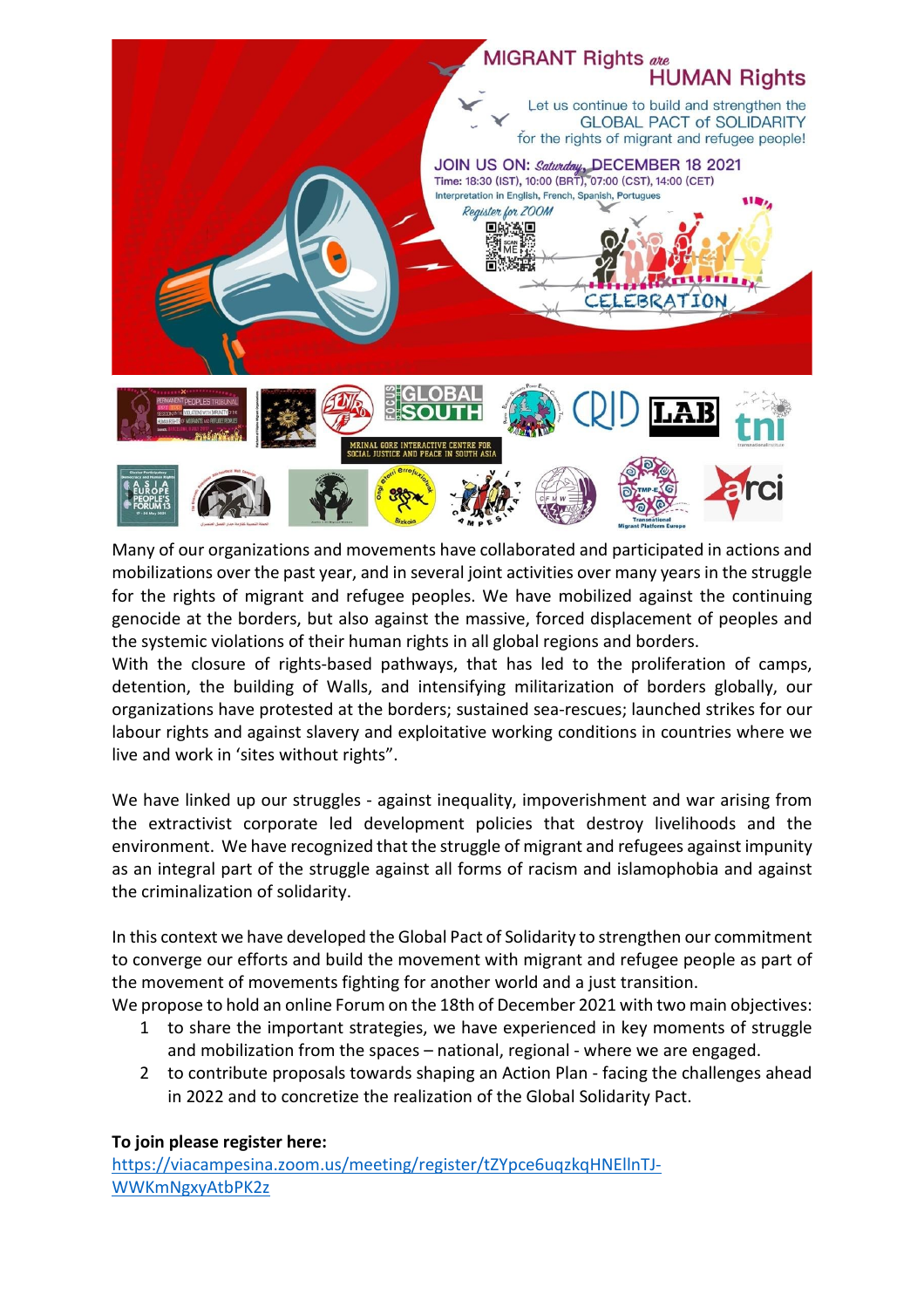# **Online Forum**

# **Strengthening the Global Pact of Solidarity for the rights of migrant and refugee people**

**Date: 18th of December 2021**

**Time: 18:30 (IST), 10:00 (BRT), 07:00 (CST), 14:00 (CET)**

Moderated by - Shalmali Guttal (Focus on the Global South) and Jille Belisario (Transnational Migrant Platform-Europe)

# **14:00 Welcome and Framing of the Forum**

Presentation Global Pact of Solidarity Banners of all the participants organisation, networks and campaigns Song "Pagkatapos N'ito" by Joseph Purugganan (Focus on the Global South)

### **14:05 - 14:15**

### **Introduction on the Global Pact Of Solidarity**

Keynote addres**:** Jille Belisario (TMP-E/PPT WG Mobilisation), Golam Sorowor (La Via Campesina)

### **14:15-14:40**

### **Part 1: Highlight Struggles in 2021**

### **Voices from the regions - where we live and work**

MENA/ARNA: Aziza Errechaiech (LVC), Jamal Juma (Stop the Wall Campaign )

| Asia: | Nasreen Contractor (MRINAL GORE interactive Center for Social Justice & |
|-------|-------------------------------------------------------------------------|
|       | Peace in South Asia), Shelia Estrada (PLU Hongkong)                     |

Americas: Carlos Marentes (LVC), Andrea Oltramari (Diáspora Sin Fronteras / ESFM Portugal)

Africa: to be confirmed

Europe: Catherine McAndrew (LVC UK), Yasha Maccanico (Migreurop/Statewatch)

### **14:40 - 15:00**

### **Part 2: Pathways towards Building the Pact of Solidarity**

### **Presentation of campaigns, activities and mobilisations in 2022**

Caravana BXL 2022: No Uno Mas!!! by Pedro Ibarra Güell (Ogni Etorri OEE) Preparing Nyeleni Global Forum 2023 Paula Gioia (LVC) + video Transnational Trade Union MDWs by Josua Mata (Sentro Philippines) Focus on Frontex: Securitization & Militarisation of Borders by Niamh Ni Bhriain (TNI) ·SABIR & related activities by Filippo Miraglia (ARCI)

### **15:00 - 15:30: Open discussion and connection to grassroots mobilizations**

Paris CRID facilitated by Glauber Sezerino

- Bangladesh Facilitated by Golam LVC (video)
- Andalucia SOC-SAT (invited)
- Sea-Watch Facilitated by Rachele (video)

LAB TU Basque Country facilitated by Josefina -Txefi- Roco Sanfilippo